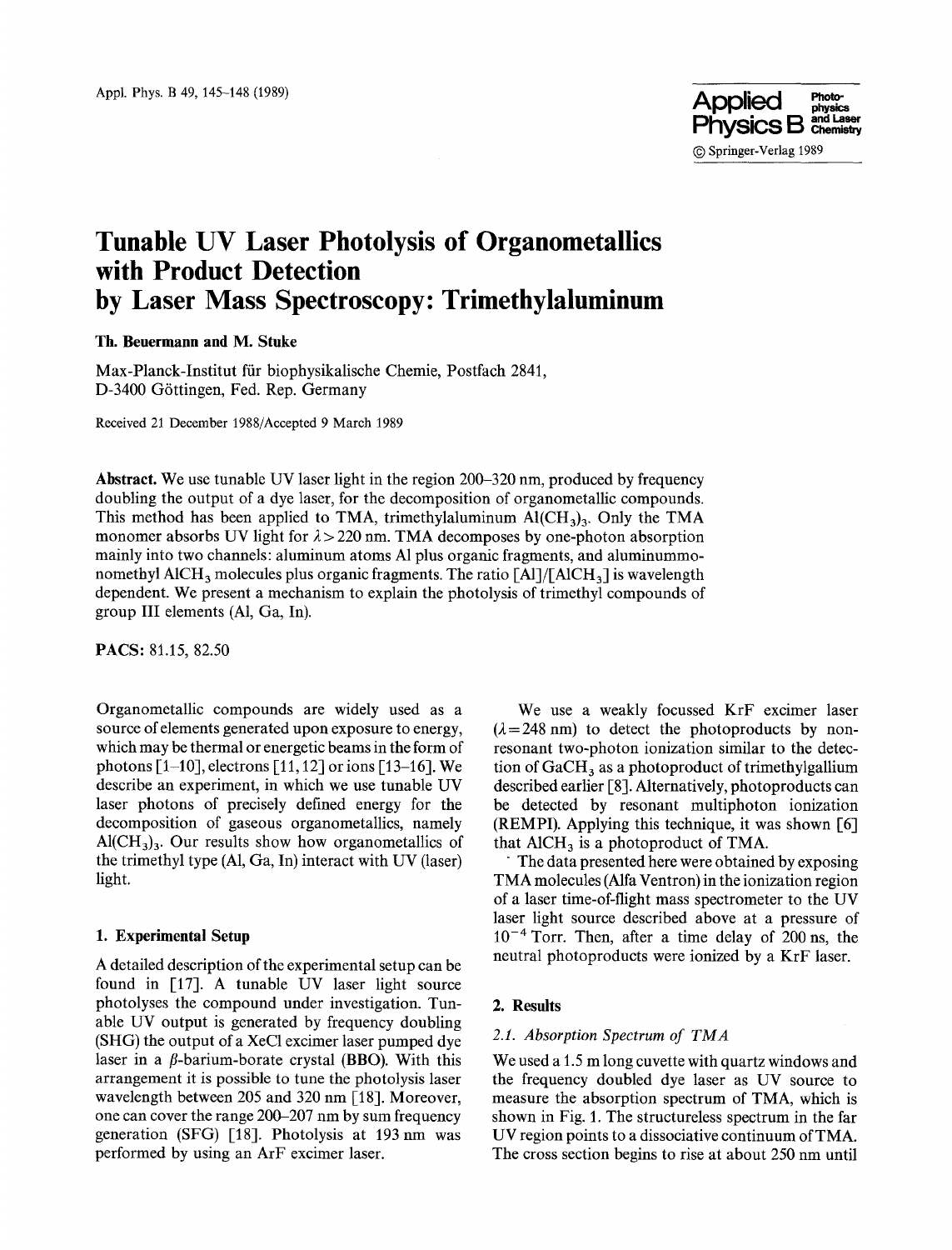

Fig. 1. UV absorption spectrum of TMA for a pressure of 0.01 Torr and 1 Torr, respectively.  $\sigma$  denotes the weighted average of  $\sigma$ (TMA monomer) and  $\sigma$ (TMA dimer). Insert: Pressure dependence of the monomer concentration in TMA for a temperature of 295 K and 373 K (the curves were calculated using the equilibrium constant given in [19])

220 nm, where a new channel seems to open. *The cross section is pressure dependent due to dimer formation.*  For a given temperature, the monomer/dimer ratio strongly depends on the pressure (insert of Fig. 1) [19]. For example, at room temperature the monomer fraction in TMA amounts to only 4% at  $p=1$  Torr while is 33% at  $p=0.01$  Torr (see insert), i.e. by changing the pressure from 1 Torr to 0.01 Torr the monomer fraction is multiplied by a factor 8. *For*   $\lambda$  > 220 nm only the monomer absorbs. This can be seen from Fig. 2, where the ratio of the cross sections at  $p=0.01$  Torr and  $p=1$  Torr is plotted versus laser wavelength, showing an asymptotic approach to the predicted value  $\sigma(0.01 \text{ Torr})/\sigma(1 \text{ Torr})=8$ . Here  $\sigma$  denotes the weighted average of the individual  $\sigma$ 's of the monomer and the dimer.

## *2.2. Photolysis of TMA*

Typical time-of-flight mass spectra of TMA at  $\lambda = 193$  nm (ArF) can be seen in Fig. 3. Ions generated by the photolysis laser alone (top trace) are  $Al^+$  and  $\text{Al}(\text{CH}_3)^+$ . The detection laser (KrF) itself generates only a small amount of  $Al^+$  (bottom trace). If the detection laser is triggered after a suitable delay of  $\Delta t$  $= 10.2$  µs with respect to the photolysis laser, the mass spectrum shown in the middle trace is obtained. In addition to the ions from the top trace, AlCH $_3^+$  and  $Al<sup>+</sup>$  ions are detected, due to the corresponding neutral species. Other photoproducts were not detected. The



Fig. 2. Ratio of the UV absorption cross sections at 0.01 Torr and 1 Torr as a function of the wavelength. The cross section for 0.01 Torr is plotted for comparison



Fig. 3. Ion time-of-flight signal of trimethylaluminum  $Al(CH_3)_3$ , induced by the photolysis laser at 193 nm alone (top trace), and after ionization of neutral species, formed by the photolysis laser, by a weakly focussed KrF excimer laser (detection laser) delayed by 200 ns (middle trace). The control experiment, with the detection laser alone, is shown in the bottom trace (see text for details)

enhancement of the  $Al^+$  and  $AlCH_3^+$  peaks with respect to the background (bottom trace) is a measure for the relative amount of the corresponding neutral fragments produced by the photolysis laser. The above-mentioned enhancement divided by the number of photons per laser pulse gives the relative ion yield Y of a photoproduct. The  $Al^+$  and  $AlCH_3^+$  signals depend linearly upon the photolysis laser energy, a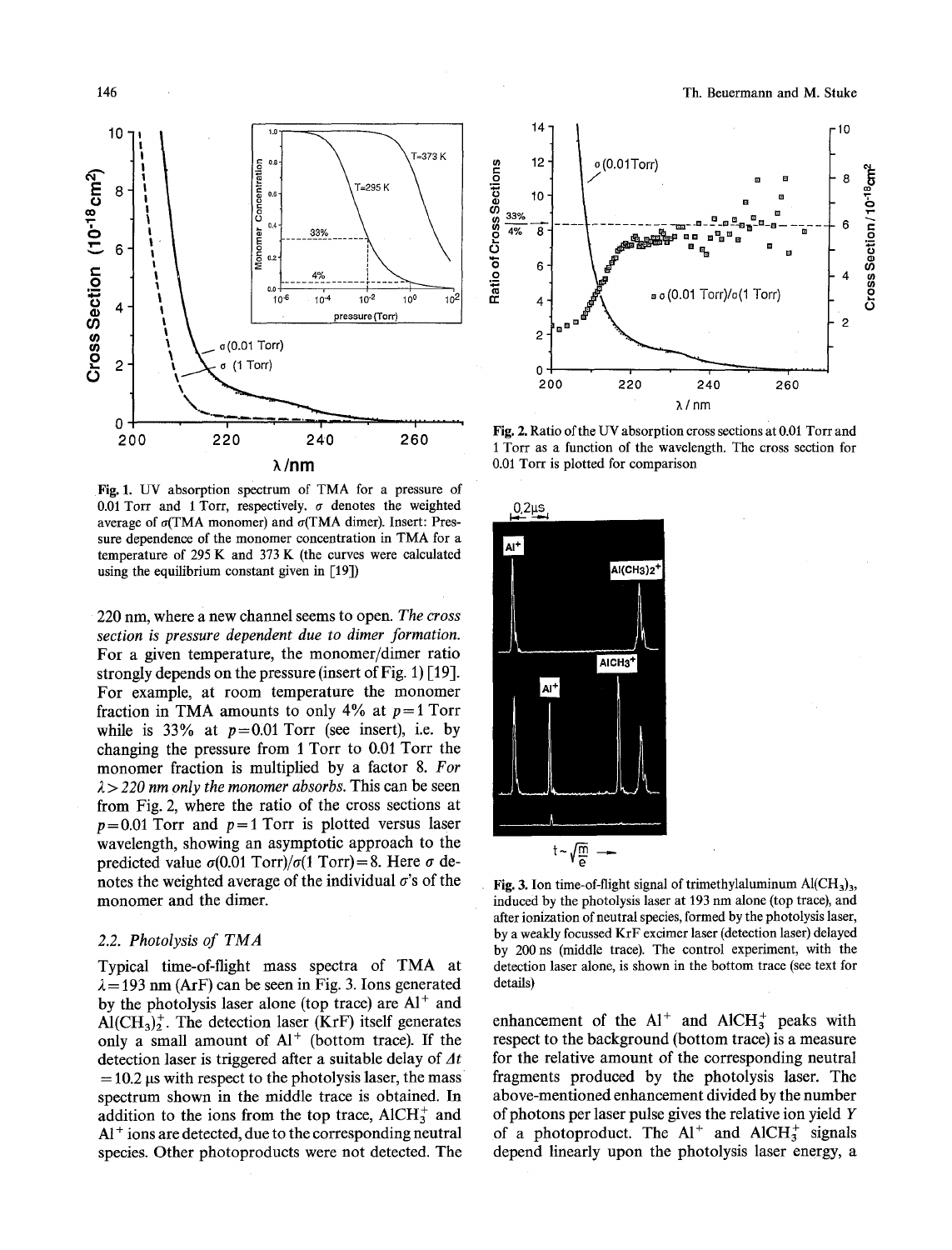Tunable UV Laser Photolysis of Organometallics 147



Fig. 4. Relative ion yields of A1 and  $AICH<sub>3</sub>$  as a function of the photolysis laser wavelength

fact, which strongly suggests that TMA decomposes by *a one-photon process.* The obtained yields  $Y(A1<sup>+</sup>)$  and  $Y(AICH<sub>3</sub><sup>+</sup>)$  are shown in Fig. 4 as a function of the photolysis laser wavelength. The threshold for A1 production is at about  $255$  nm, whereas the AlCH<sub>3</sub> yield has its onset at 230 nm. For the Case of resonant detection of the photoproducts Al and  $AICH_3$  described in [6], the photolysis laser wavelength dependence of the yields is the same [20].

## **3. Discussion**

Since the two-photon ionization probabilities of A1 and  $AICH<sub>3</sub>$  are different, the relative ion yields must be calibrated in order to obtain the absolute yields  $Y(A)$ and  $Y(AICH<sub>3</sub>)$ . The fact that only small amounts of  $Al(CH<sub>3</sub>)<sub>2</sub>$  were detected [21], suggests a TMA decomposition mainly into the two channels A1 plus organic fragments and  $AICH<sub>3</sub>$  plus organic fragments. Assuming TMA to have a purely dissociative transition in the region under investigation (190-270 nm), the sum of both fragmentation channels  $[Y(A)] +$  $Y(AICH<sub>3</sub>)$ ] should fit the absorption spectrum of TMA. Within our experimental accuracy this holds only for

 $Y(AICH<sub>3</sub>)/Y(Al) = 1.5 Y(AICH<sub>3</sub><sup>+</sup>)/Y(Al<sup>+</sup>),$ 

with the factor 1.5 compensating for the different ionization probabilities of A1 and AlCH<sub>3</sub> at 248 nm (Fig. 5).

The quantum yield is  $\Phi_x := N_x/N$ , where x stands for Al or AlCH<sub>3</sub>,  $N_x$  is the number of photons in the x-channel and N is the total number of absorbed photons. From the proportionalities  $Y_x \propto N_x$  and  $A(\lambda) \propto N$ , for an absorption coefficient A much smaller than 1, it follows that  $\Phi_x \propto Y_x/A$ .



Fig. 5. The relative amounts of gaseous TMA decomposition products as a function of photolysis laser wavelength in comparison to the absorption spectrum



Fig. 6. Quantum yield  $\Phi$  for the two fragmentation channels forming Al atoms and  $AICH_3$  molecules and the sum of both. The yields were calculated from  $\Phi = Y/A$ , where Y is the yield of a photoproduct and A the measured absorption coefficient of TMA at 0.01 Torr (see text for details)

In Fig. 6 we have plotted the relative quantum yields  $F_x = Y_x/A$  against the wavelength of the photolysis laser. Obviously the quantum yield for A1 production remains constant between 225 and 250 nm. This means, that the decomposition of TMA in this interval predominantly leads to aluminum atoms and organic fragments. Below 230 nm, the formation of AlCH<sub>3</sub> molecules becomes more and more important, but both quantum yields sum up to a constant all the